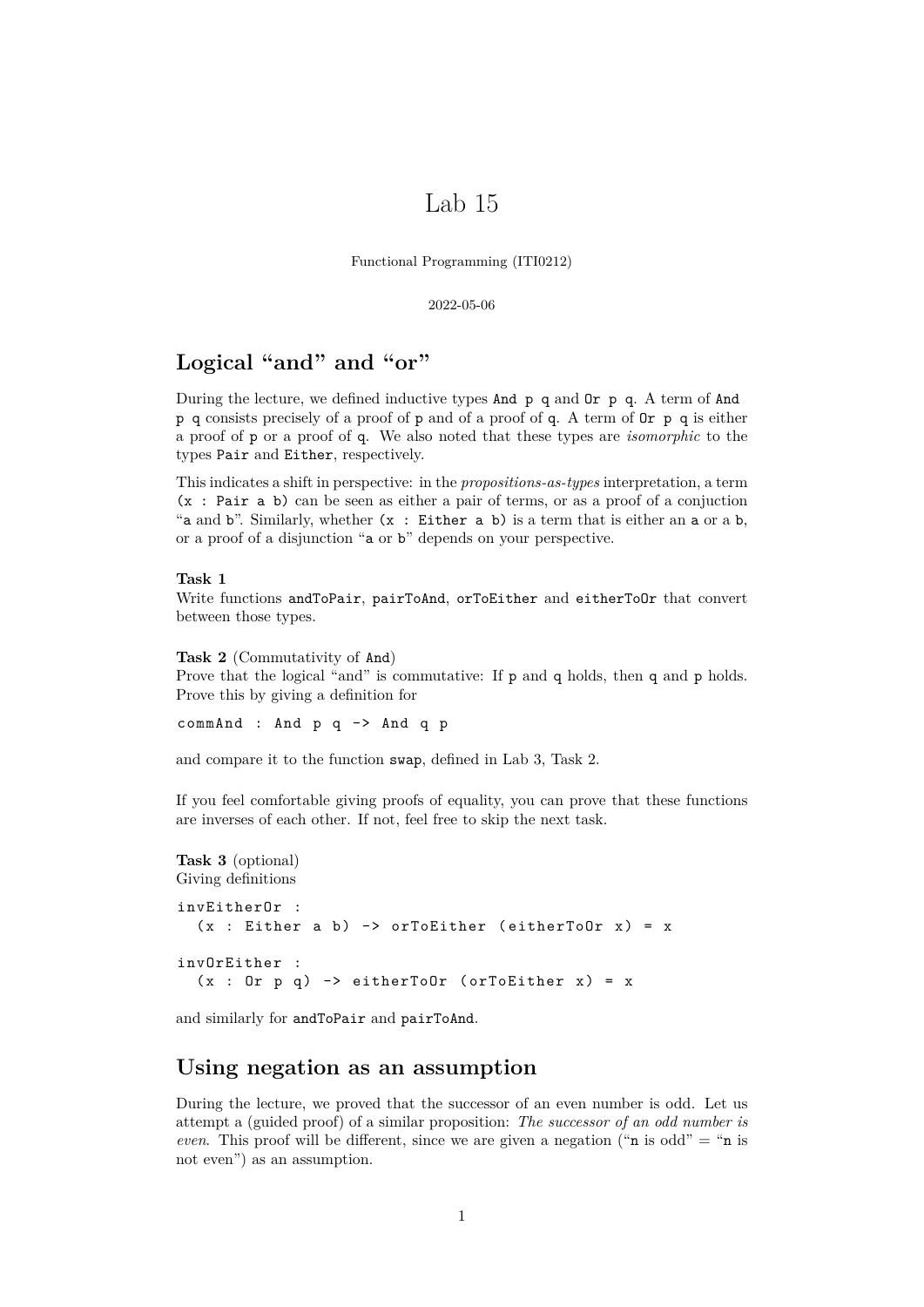### **Task 4**

Copy the following skeleton of the proof and fill in the necessary holes:

```
isEvenOddSucc : (n : Nat) \rightarrow IsOdd n \rightarrow IsEven (S n)isEvenOddSucc 0 is_odd_0 = ? hole_0
isEvenOddSucc 1 is_odd_1 = ? hole_1
isEvenOddSucc (S (S k)) is\_odd\_ssk = goal whereind_hyp : IsEven (S k)
  ind hyp = isEvenOddSucc k $ ? hole is odd k
  goal : IsEven (S (S (S k)))goal = IsEvenSS ind_hyp
```
Notice that this proof has two base cases,  $n = 0$  and  $n = 1$ . Proceed as follows:

- 1. In ?hole\_0, inspect the assumption is\_odd\_0. Use contradiction to prove this case.
- 2. In ?hole\_1, inspect the goal. It says that 2 is even, which we can easily prove directly.
- 3. The inductive step is different than usual, since we cannot case-split the assumption is\_odd\_ssk : IsOdd (S (S k)): its type is that of a function, and function types are *not* inductively defined!

Nonetheless, can obtain our induction hypothesis by recursively applying isEvenOddSucc to the subterm  $k$  of  $S(S k)$ . Inspect the hole ?hole is odd  $k$ ; the goal is to prove that k is odd. We assume that  $k + 2$  is odd, where is odd ssk is of type IsEven (S (S k))-> Void. Can you *compose* this assumption with another function to fill the hole?

## **Playing with negation**

<span id="page-1-2"></span>**Task 5** (Double-negation introduction)

Prove the *principle of double-negation introduction*: Given any proposition *p*, if *p* holds (=is provable), then its *double-negation*  $\neg(\neg p)$  also holds. The following is the type signature of this statement:

dni :  ${p : Type} \rightarrow p \rightarrow Not (Not p)$ 

<span id="page-1-0"></span>Proceed as follows:

- 1. Add a single clause that contains as many arguments (to the left of =) as possible.
- 2. Inspect the types of those arguments.
- 3. Inspect the type of the goal.
- 4. Combine the arguments to produce a value of the goal type.

Using your editor integration, Idris can do step [1](#page-1-0) for you. The integration might even be able to write the entire proof for you!

pro $\Lambda$  <- (pro $\Lambda$  <- d) <- d : , tup

to define <sup>a</sup> function

Hint: It you are contused about the nested  $N$ ots, remember that  $N \circ P$  are defined to be the sype of functions  $\sigma$   $\sim$  Void. Unfolding this becomes becomes becomes

<span id="page-1-1"></span><sup>1</sup>Using either the helper *expression search* or *generate definition*.